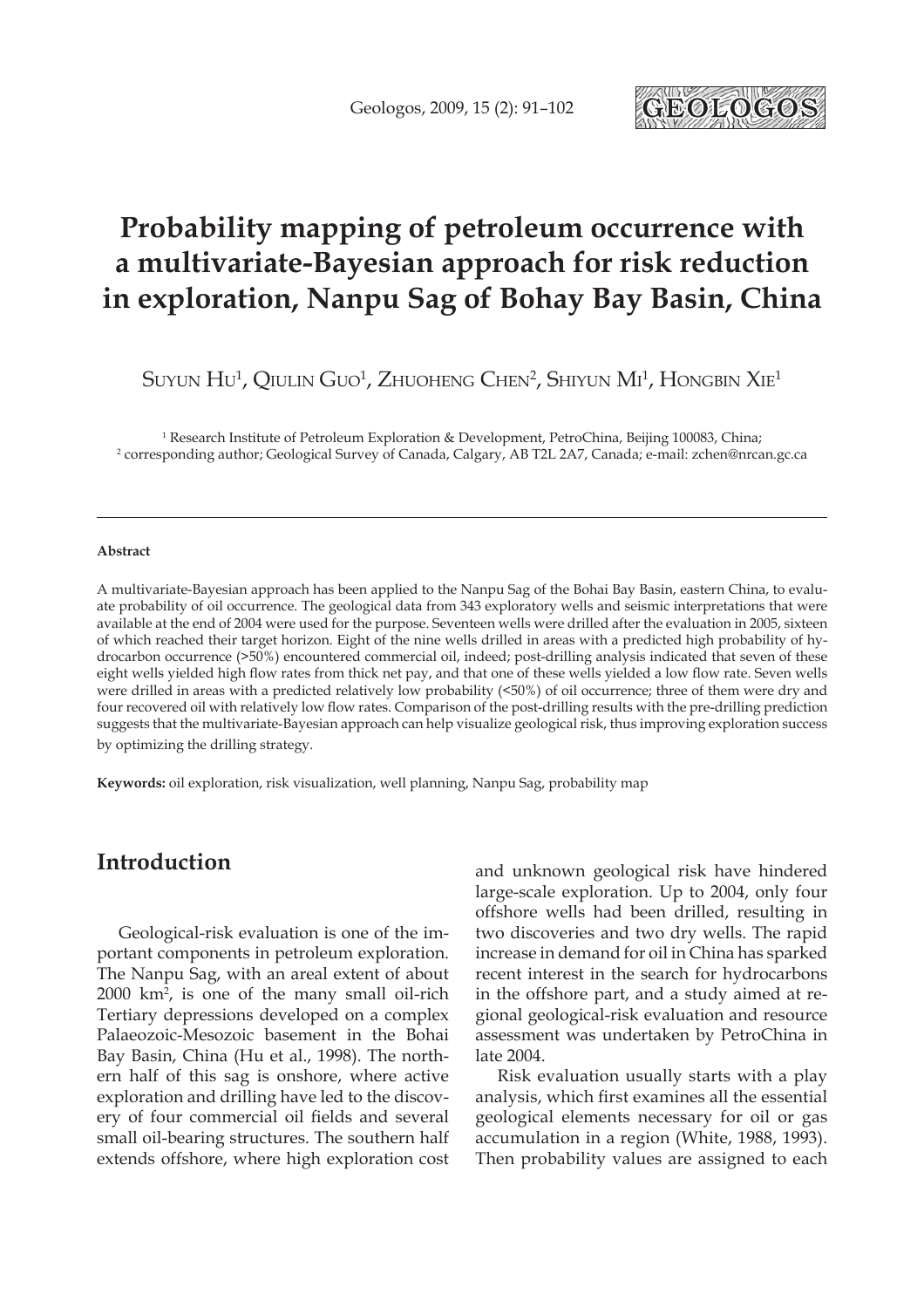geological play-forming element. The probability of exploratory success is the product of the probabilities for all the geological elements for petroleum accumulation at a specific prospect (White, 1988; Otis and Schneidermann, 1997; Snow et al., 1997; Rose, 2001). There are several drawbacks to conventional geologicalrisk evaluation. First, substantial subjective judgments are involved in the probability assignments. In such assignments, favourability levels are judged by analogy to similar play types in other basins, and each favourable level corresponds to a range of probability values. Second, subjective judgments employed in risk evaluation may not be consistently applied, and consequently not be reproducible. For example, if independent assessments are conducted by different people, the probability values of the risk can vary significantly. A consistent and reproducible risk-evaluation result is desirable for consistent exploration decision making processes. Third, methods in published literature do not explicitly consider spatial correlations among prospects in the analysis of geological risk. Spatial correlations among prospects are desirable since petroleum occurrence at a specific prospect is not an isolated event, but rather it is a part of the result of similar geological processes within a total petroleum system of a specific play type. A better understanding of the spatial variation of the potential hydrocarbon-bearing targets, as well as of their relationship to the presence of essential geological elements, is important for geological-risk evaluation.

Evaluations of geological risk were performed in recent years by considering the spatial characteristics of exploration targets using spatial statistical tools and improved numerical manipulations of geographical information. Chen et al. (2000, 2001, 2002), Chen & Osadetz (2006a), and Rostirolla et al. (2003) have proposed several techniques for the characterization of spatial variability of geological factors and for the estimation of petroleum-accumulation probabilities at the play level. Gao et al. (2000) proposed an object-based method for estimating the probability of petroleum occurrence. Chen & Osadetz (2006b) used a geological model-based stochastic simulation for

predicting the locations and potential of undiscovered petroleum resources.

The geological-risk evaluation using the multivariate-Bayesian approach proposed by Chen & Osadetz (2006a) is discussed in the following. The predicted probability map of petroleum occurrence is compared with the results of exploratory drilling, with emphasis on the oil-bearing structural play of the Oligocene Dongying Formation (Ed1 Member).

#### **Method description**

The objective of geological-risk analysis is to determine to what degree of certainty a potential drilling target is hydrocarbon-bearing (productive) or barren (non-productive), on the basis of our understanding of the basin and available data. In other words, it is aimed at finding out, prior to drilling, what is the chance of a potential prospect being a success. This problem is treated in the present study as a two-group classification with uncertainty in a multivariate space.

Suppose that the nature of an area in a petroleum play can be classified into two categories, the productive area, A, and the non-productive area, B, and that the play was penetrated by n exploratory wells that provided samples from the play. On the basis of the data from these n wells, in combination with other available geoscience information, we want to estimate the probability with which each untested location belongs to one of the two defined categories. This estimation may take the form of a conditional probability upon m geological variables. Let  $G(r)$  denote the random vector of m geological variables, containing information on the classification, and  $g(r)$  be the assumed values for a continuous variable  $G(r)$  at location r. The conditional probability that, for given observations  $G(r)=g(r)$ , the area at location r belongs to A can then be written as:

$$
P(A \mid g(r)) = \frac{P(A, g(r))}{P(g(r))}
$$
 (1)

where  $P(A, g(r))$  is the joint probability of productive area, A, and observations,  $G(r)=g(r)$ ; and  $P(g(r))$  is the probability of  $G(r)=g(r)$ .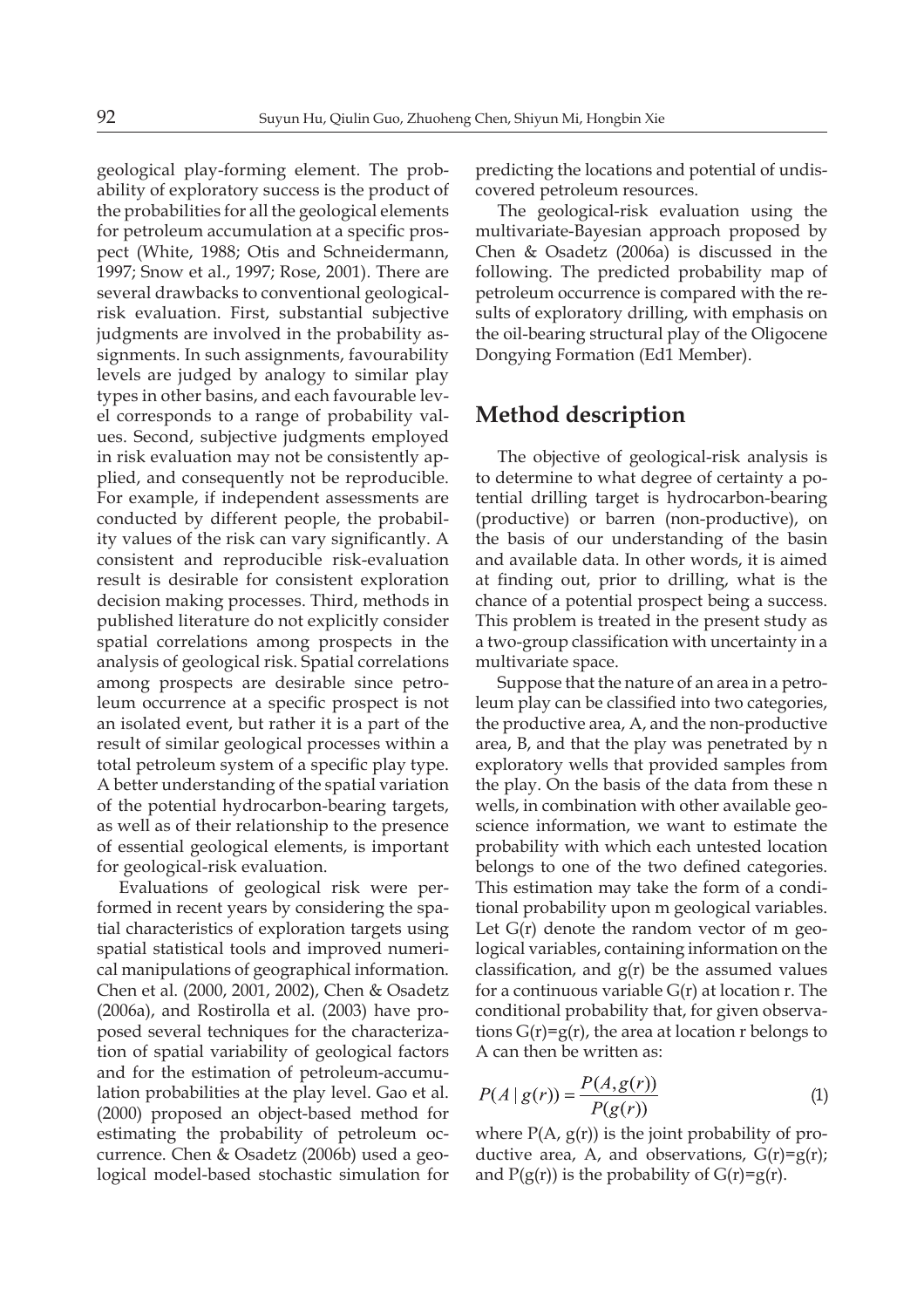Let P(HC|Fav) denote the conditional probability of petroleum occurrence, given a favourable geological condition and let P(Dry|Unfav) be the probability of a dry hole, given an unfavourable condition. P(HC|Fav) is a measure of exploration success, thus an indicator suggesting which prospect we should drill and which we should not; on the other hand, P(Dry | Unfav) is a measure of opportunity, thus an indicator showing which prospect should better be avoided and which should not. A balanced exploration strategy for risk reduction would be to achieve a high exploration success without compromising the loss of opportunity. The product of these two probabilities,  $F(Phc, Pdry) = P(HC | Fav)P(Dry | Unfav)$ , provides a useful measure for optimizing the exploration strategy.

To avoid the complexity of a multivariate Bayesian formulation, the Mahalanobis Distance (MD) is used in the present study to integrate all available geological variables and then to calculate the probability of petroleum occurrence. MD is a distance in multivariate space, first introduced by Mahalanobis (1936). The measure is based on correlation and is scale invariant, which differs from Euclidean distance. The geological favourability of a location for petroleum accumulation is measured as the MD, which is defined as (Mardia et al., 1989):

$$
MD = (X_k - X_s)^T S_s^{-1} (X_k - X_s)
$$
 (2)

where  $X_{k}$  is the  $k^{\text{th}}$  row vector of X (the data set consisting of p observations and m variables), or the kth observation,  $X_{\rm s}$  is the mean vector of the data set  $X$ ,  $(...)^{T}$  is the transposed matrix, and  $S_{\rm s}$  is the covariance matrix of the data set X. Details of the Bayesian and MD approaches can be found in Chen & Osadetz (2006a) and Hu et al. (2007). Other application examples of the usage of MD in hydrocarbon exploration have been described by Harff et al. (1992) and Harbaugh et al. (1995).

Taking MD as the measure of classification, the conditional probability in Eq. (1) can be rewritten as:

$$
P(A | D(r)) = \frac{P(A, D(r))}{P(D(r))}
$$
\n(3)

where  $D(r)$  represents the MD between the geometrical center of the geological characteristics of the productive petroleum group and the geological characteristic vector at an untested location in a multivariate space.

#### **Geological setting and data**

The Nanpu Sag (Figs. 1 and 2) is a small rift sub-basin with a maximum infill thickness of 7500 m. Bounded in the north by the Yanshan Fold Belt (Fig. 1), the Nanpu Sag is situated in the northernmost part of the Bohai Bay Basin. The rifting phase started during the Eocene and a renewed faulting-related subsidence was followed in the Neogene after a major tectonic inversion. Regional structural analysis indicates that strike-slip faulting had a significant impact on the sedimentational pattern and current structural style (Dong et al., 2008). Figure 3 is a generalized stratigraphic column showing the sedimentary infill of the Nanpu Sag.

The sandstone structural play of the Oligocene Ed1 Member is a play that was established by onshore discoveries. The trap styles are predominantly fault blocks and roll-over structures. The Ed1 sandstone is predominantly composed of fluvial-fan and deltaic sediments (Fig. 4). The regional seal consists of shale-dominated intervals in the Miocene Guantao Formation. Seismic interpretations and geological analysis indicate that the Ed1 structural play extends into the offshore, and that the basic geological controls for hydrocarbon accumulation in the offshore part appear to be similar to those in the onshore area.

Organic-rich shales occur in the transgressive portion of successions, usually at or near the base of shaly members/formations. However, the abundance and areal distribution of such shales vary considerably. Organic-rich shales are the thickest and most widespread in three Palaeogene successions, the Es3 and Es1 Members of the Shahejie Formation and the Ed2 Member of the Dongying Formation in the sag. The organic geochemistry of 2321 samples from 92 exploration wells suggests that the source rocks are of lacustrine origin and that the organic matter is predominantly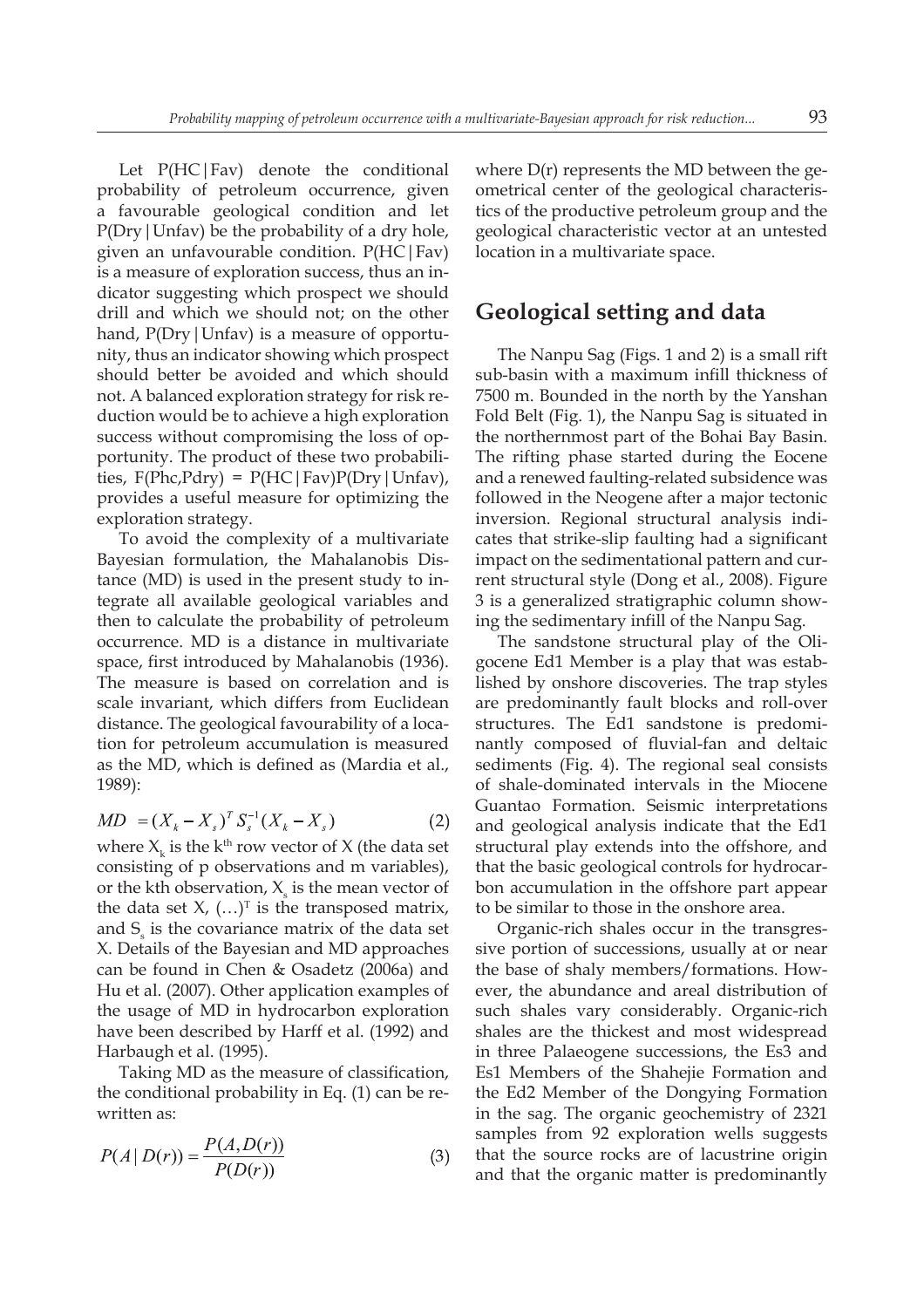

**Fig. 1.** Location of the Bohai Bay Basin and the study area of Nanpu Sag (Bohai Bay Basin map redrawn from Liu et al., 2007).



**Fig. 2.** General geological features of the Nanpu Sag study area, with **A:** Map with well locations from the pre–2005 data set (production wells: green squires; non-producing wells: white crosses); **B:** Cross-section (see Fig. 2A for location).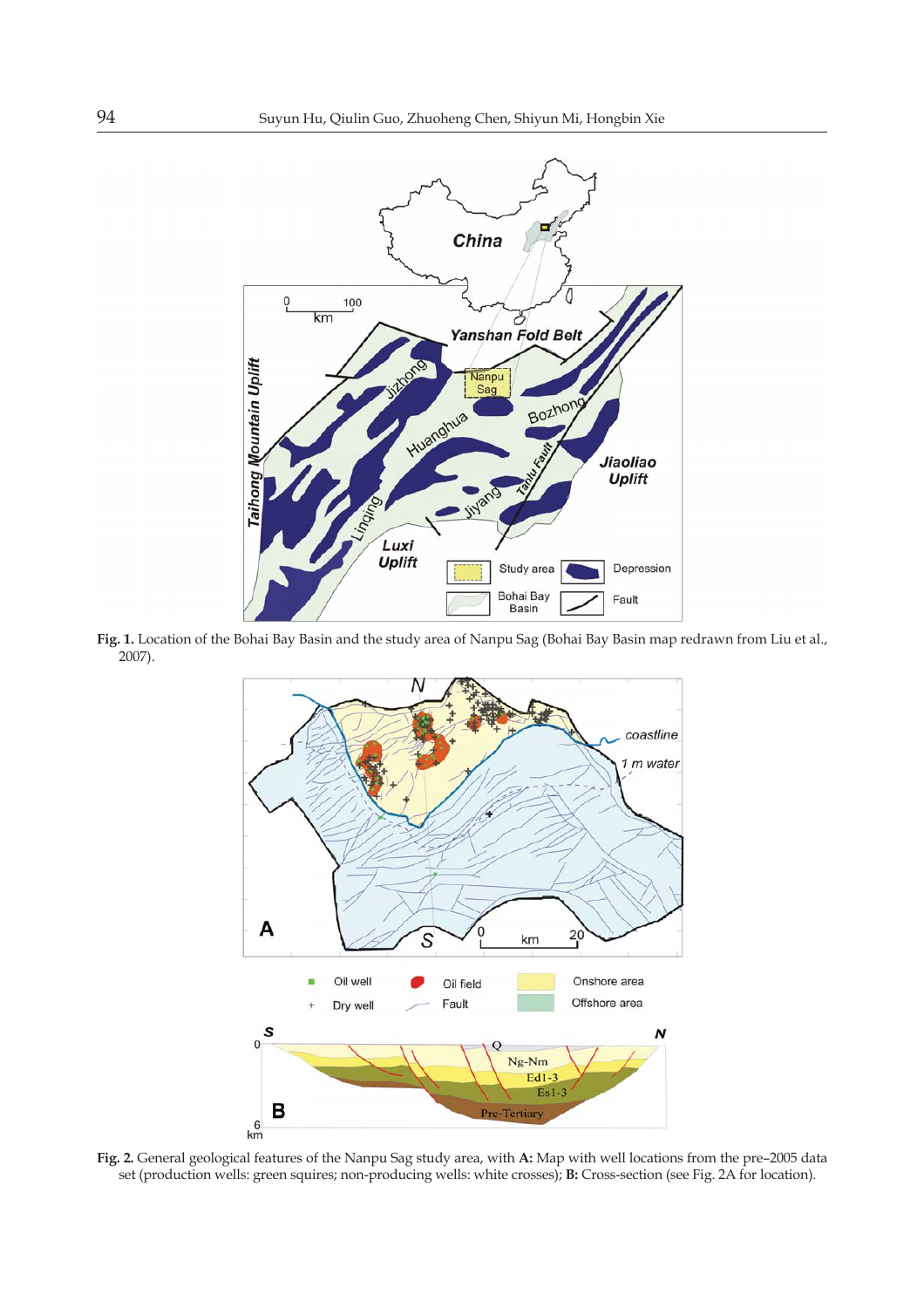| Age                                                                                                |           | Formation Member  |                 | Lithology |  |  |
|----------------------------------------------------------------------------------------------------|-----------|-------------------|-----------------|-----------|--|--|
| Quaternary                                                                                         |           | Pingyian          | Qp              |           |  |  |
| Neogene                                                                                            | Pliocene  | Minghua-<br>Zheng | Nm              |           |  |  |
|                                                                                                    | Miocene   | Guantao           | Ng              | ★         |  |  |
| Paleogene                                                                                          | Oligocene | Dongying          | Ed1             |           |  |  |
|                                                                                                    |           |                   | Ed <sub>2</sub> |           |  |  |
|                                                                                                    |           |                   | Ed <sub>3</sub> | ★         |  |  |
|                                                                                                    | Eocene    | Shahejie          | Es <sub>1</sub> |           |  |  |
|                                                                                                    |           |                   | Es2             |           |  |  |
|                                                                                                    |           |                   | Es3             |           |  |  |
| pre-P                                                                                              |           |                   |                 |           |  |  |
| Major source rock unit<br>Shale<br>★<br>Major reservoir unit<br>Sandstone<br>Pre-Tertiary basement |           |                   |                 |           |  |  |
| $1 -$                                                                                              |           |                   |                 |           |  |  |

Fig. 3. Generalized stratigraphy of the Nanpu Sag, with major source rock and reservoir intervals.

type-II kerogen. One-dimension basin modeling indicates multiple oil-generation/expulsion/migration phases. The Es3 Member, the richest source-rock interval (Zheng et al., 2007), passed through its 90% oil-generation capacity at the end of the Paleogene, around 25 million years ago, and massive expulsion and oil migration from this source rock started in the early Neogene, coinciding with major tectonic reactivation in the region. The modeling suggests that the Es3 Member reached its peak oil generation about 32 million years ago, before deposition of the regional Guantao Formation cap-rock. Thus, the Es3 Member may not be the major contributor to the trapped hydrocarbons in the Dongying Formation. The other source rocks (Es1 and Ed2 Members) entered the oilgeneration window in the middle Miocene, about 10 million years ago, after deposition of the Guantao Formation. Major expulsion did not start until the Pliocene, about 5 million years ago, coinciding with a second pulse of tectonic reactivation. The shale-dominated Es1 and Ed2 Members are inferred to be the most important sources for oil accumulations in the Dongying Formation and younger reservoirs, which is consistent with the results from a re-

**Fig. 4.** Schematic facies model for the Oligocene Dongying Formation in the Nanpu Sag (modified from Xu et al., 2006).

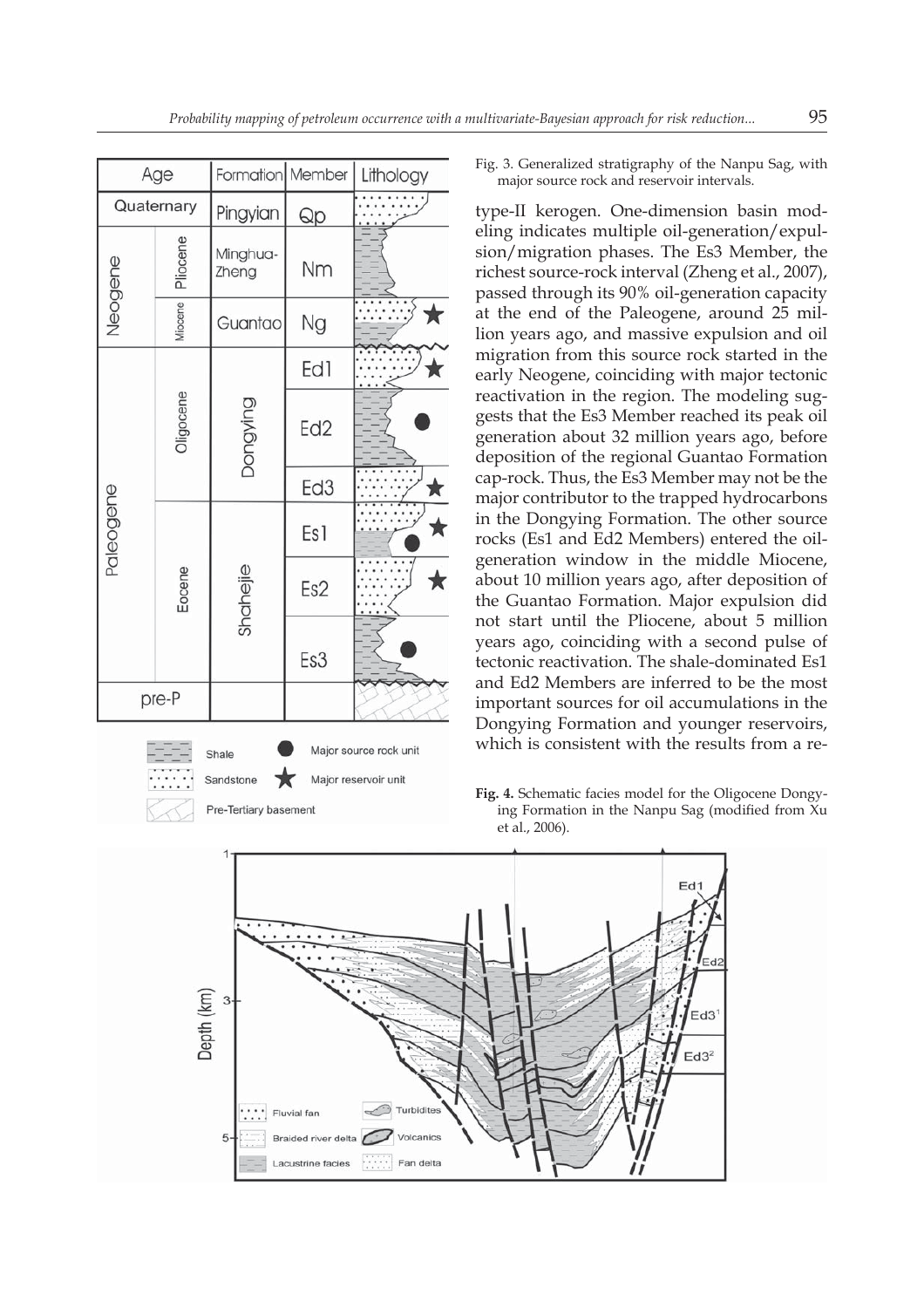cent study of potential source rocks in the sag (Zheng et al., 2007).

Of the 343 wells (339 onshore and 4 offshore) drilled prior to 2005 (see Fig. 2 for the locations of the pre–2005 well locations), 224 reached the Dongying Formation onshore, and three offshore. Data available for the geological-risk evaluation included information from the 224 wells as well as seismic interpretations completed prior to November 2004. Results of geochemical analyses and basin modeling were also available for the present study. Of the 224 wells that reached the Dongying Fm., 34 are productive wells, whereas the other 190 wells are non-productive in this play. The productive and non-productive wells thus form two populations; these were used for the geological-risk evaluation. In 2005, seventeen new exploration wells were drilled in the offshore area, sixteen of which reached the Ed1 Member. The data from these wells form a validation data set for our post-drilling analysis.

# **Exploration-risk mapping of the play**

## **Selection of geological variables in risk analysis**

In its third national-wide petroleum-resource assessment (Zhao et al., 2008), PetroChina established an in-house look-up table of geological variables for risk evaluation (Guo et al., 2004). About one fourth of the 22 geological factors in the table were found to contain useful information for the geologicalrisk evaluation in the present study. We use the sandstone percentage in the Ed1 play as an example to illustrate how a geological variable is selected for the geological-risk analysis. The spatial variation of the sandstone percentage is shown in Figure 5a, and the frequency distributions of the sandstone percentage from the productive and non-productive wells are displayed in Figure 6a. The majority of the productive wells encountered the reservoir unit in **Table 1 .** Geological variables for the risk evaluation and calculated conditional probability values. See text for definitions of  $P(HC|Fav)$ ,  $P(Dry|Unfav)$  and  $F(HC)$ , Dry).

| Variables             | P(HC Fav) | P(Dry   Unfav | P(HC, Dry |
|-----------------------|-----------|---------------|-----------|
| Net sand thickness    | 0.36      | 0.88          | 0.32      |
| Formation thickness   | 0.41      | 0.81          | 0.33      |
| Sandstone percentage  | 0.37      | 0.88          | 0.33      |
| Generation intensity  | 0.35      | 0.87          | 0.31      |
| Fault-intensity index | 0.23      | 0.85          | 0.19      |
| Structural residuals  | 0.34      | 0.84          | 0.29      |
| Relative structure    | 0.35      | 0.89          | 0.32      |
| Erosion               | 0.31      | 0.88          | 0.27      |
| Cap-rock thickness    | 0.33      | 0.79          | 0.26      |
| MD                    | 0.50      | 0.90          | 0.45      |
|                       |           |               |           |

P(HC|Fav): probability of HC given favorable condition P(Dry|Unfav): probability of dry given unfavorable condition

F(HC, Dry): favorability defined as P(HC|Fav)×P(Dry|Unfav)

areas with an average sandstone percentage > 35%. In contrast, the non-productive holes generally are located in areas where the reservoir sandstone percentage is below 35%. We set 35% as the threshold value for distinguishing between areas with a favourable reservoir condition (>35%) and those with an unfavourable reservoir condition (≤35%) for economic petroleum accumulation. The calculated P(HC|Fav), P(Dry|Unfav) and F(Phc,Pdry) are listed in Table 1.

P(HC|Fav)=0.37 implies that, if an exploration target is situated within an area with a favourable reservoir condition, the chance of finding an economic petroleum occurrence in that target is  $37\%$ , whereas  $P(Dry | Unfav)=0.85$ means that, if the reservoir is unfavourable, the chance of that target being non-productive is 85%. In other words, the chance of success for the latter case is only 15%. Comparison with the past average exploration success rate of 34 out of 244 wells  $($   $\sim$  14%) suggests that considering the reservoir condition when selecting an exploration target could improve exploration success. It thus seems that the reservoir quality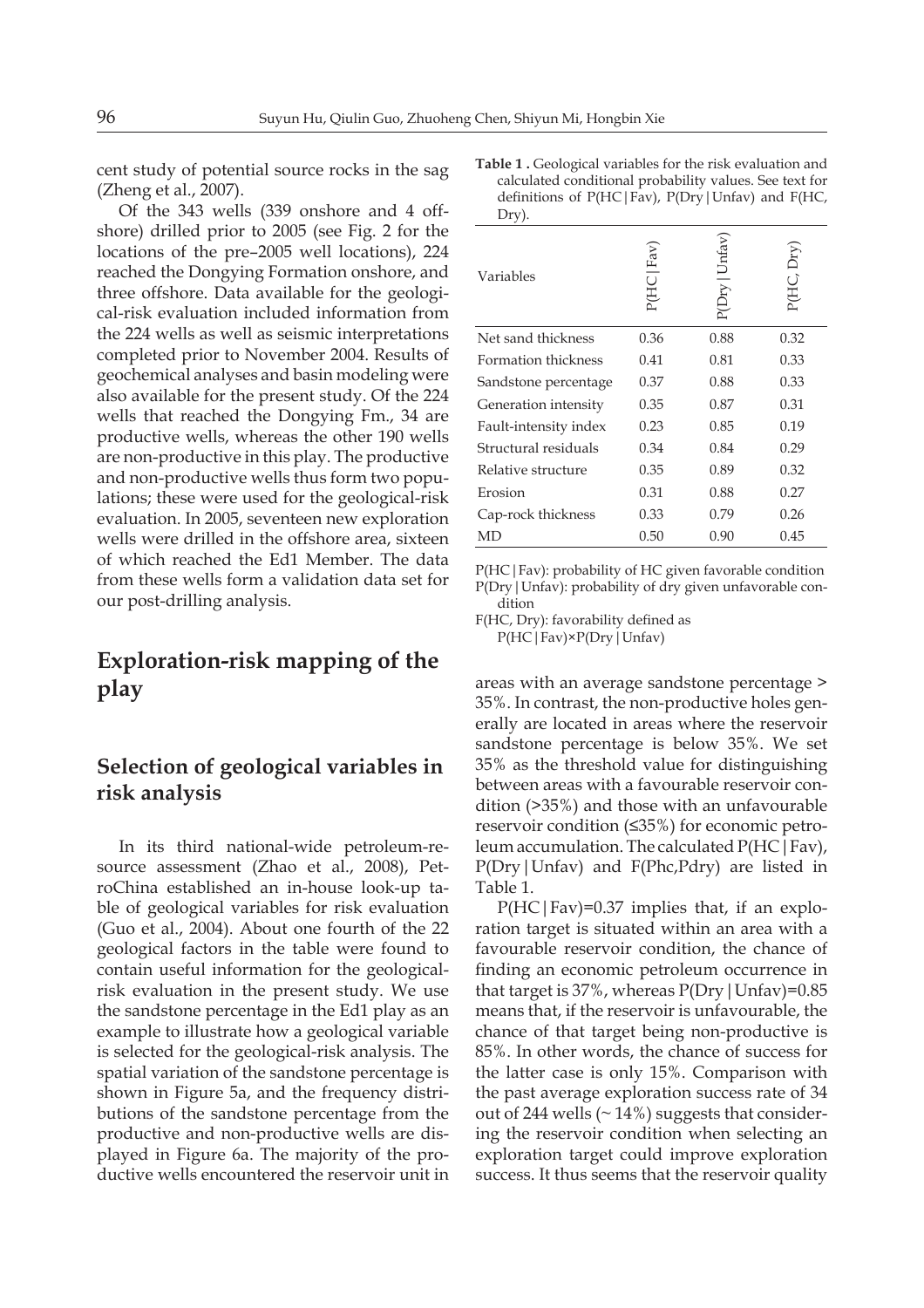

 $\overline{1}$ 

Fault density at top of Ed1

Ed1 erosion (m)





Ed3 HC generation intensity







**Fig. 5.** Spatial variation of eight geological variables in the structure play of the Ed1 Member of the Dongying Fm. in the Nanpu Sag (from the pre–2005 data set). All the available geological variables were examined for this study using the Bayesian method to determine whether this approach would yield sufficient information for discriminating between productive and non-productive wells.

1500

1000

f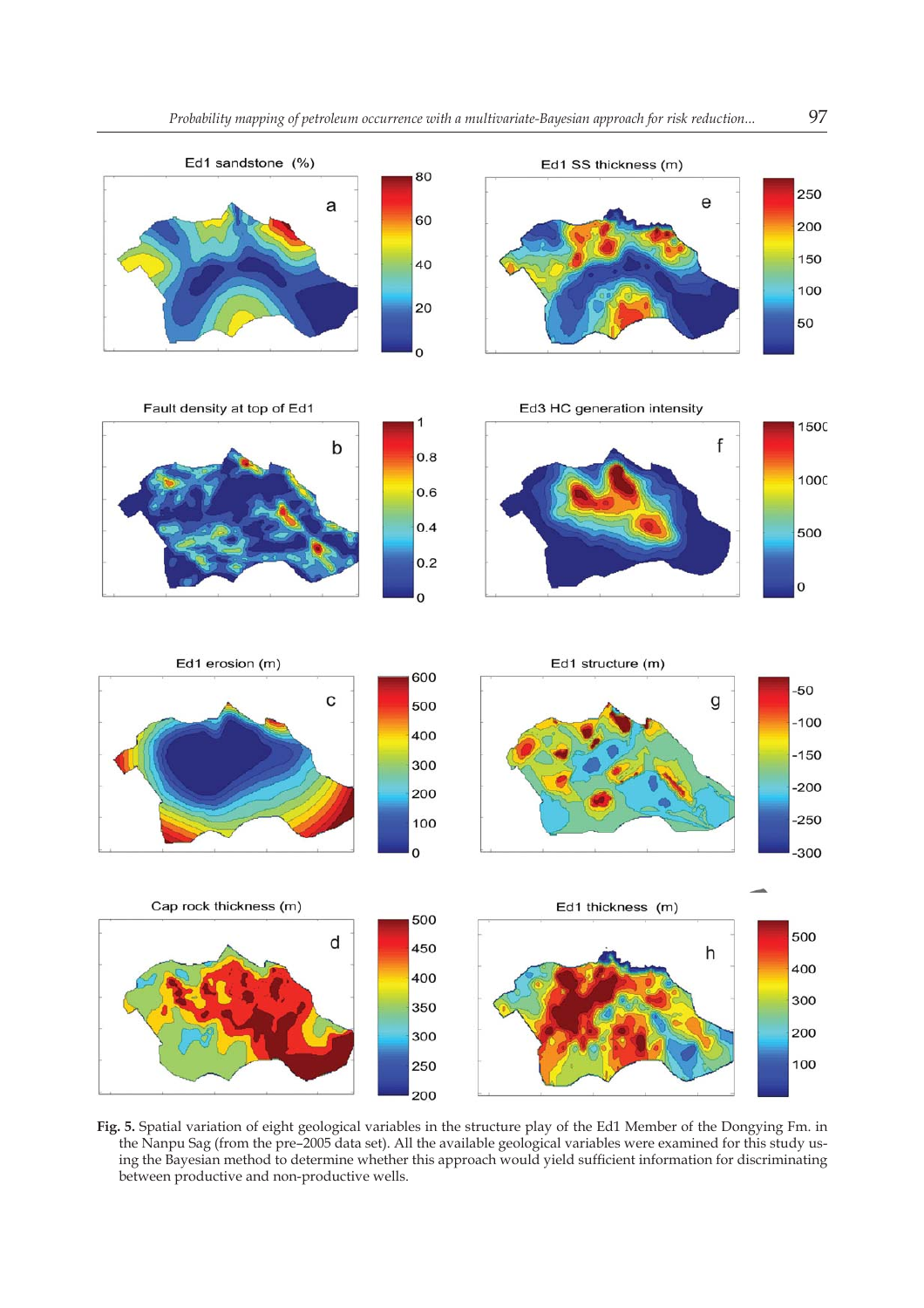

Fig. 6. Empirical probability density curves of geological variables in the Bayesian analysis for classification of the productive and non-productive groups. HC = hydrocarbons bearing (= productive); dry = non-productive.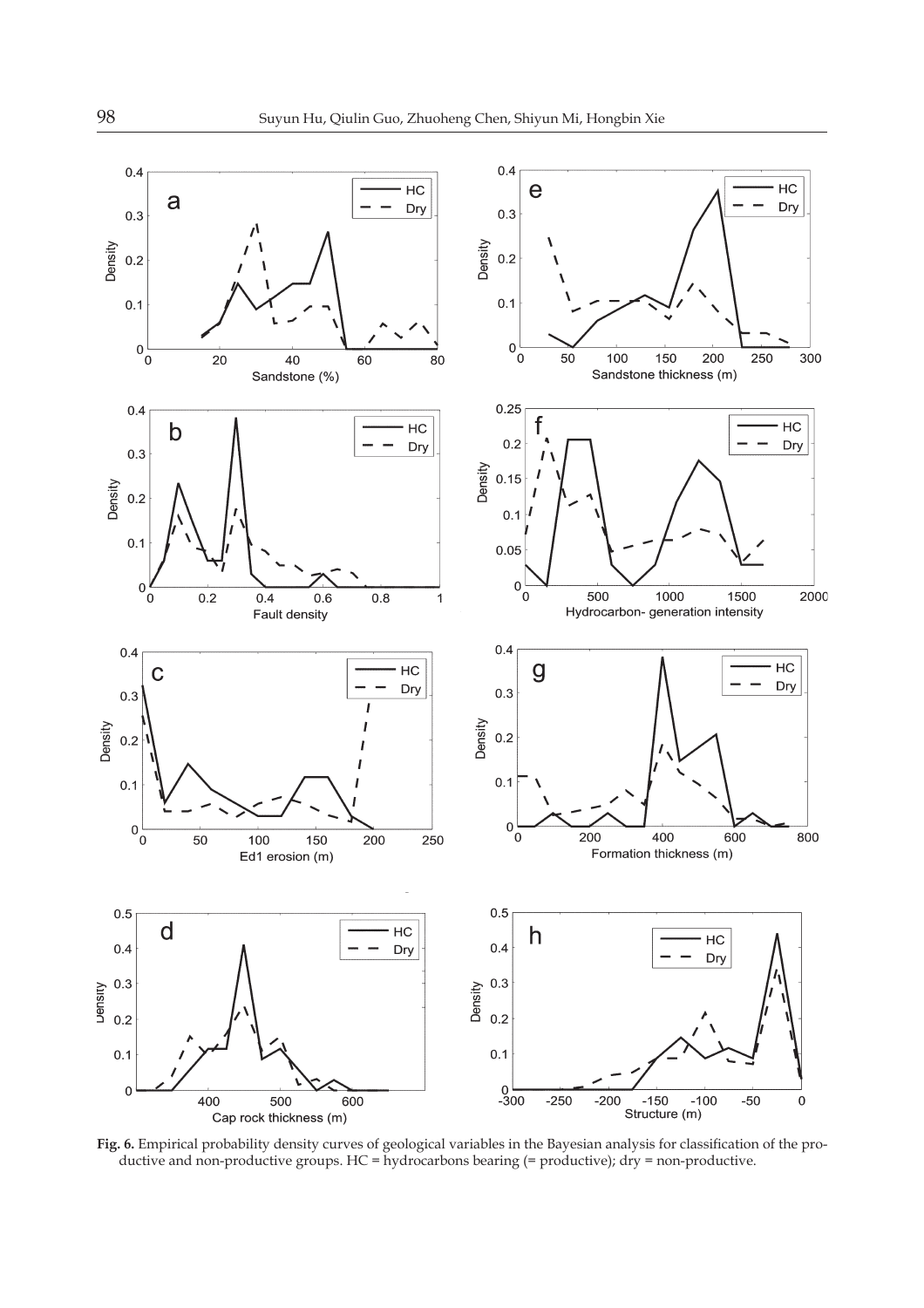contains useful information for discriminating between productive accumulations and nonproductive prospects in this play.

All available geological variables that represent the essential geological elements necessary for petroleum accumulation were examined in the same way, using the Bayesian statistical measures discussed above (Fig. 5). The analysis indicates that the relative structural amplitude at the top of the Ed1 play, the sandstone percentage and sandstone thickness of the Ed1 Member, the thickness of the cap rock in the Guantao Formation, and the generation intensity of the source rock are good indicators for separating productive and non-productive prospects (Fig. 6 and Table 1). In order to calculate the Bayesian statistics, variable threshold values for the individual geological variables are determined based on the frequency-distribution characteristics, so that the likelihood of classification errors is minimized.

Table 1 lists all geological variables and associated Bayesian conditional probabilities and F(Phc,Pdry) values. We set the F(Phc,Pdry) value of 0.3 as a cut-off, and took all the geological variables with  $F(Phc, Pdry) > 0.3$  into consideration in the geological-risk mapping. All selected geological variables were then integrated using the MD to produce a comprehensive classification criterion for the calculation of the conditional probability. The estimated probability densities for each of the groups show a large separation with an overlap between 1 and 4 of the MD (Fig. 7). The overlap implies uncertainty in the classification. The calculated probabilities and F(Phc,Pdry) from MD (in Table 1) are the highest compared to the values derived from a single geological variable. The F(Phc,Pdry) value from MD is about 27% higher than the highest F(Phc,Pdry) value from a single geological variable, suggesting that, by combining several geological variables, MD contains more information for classifying the productive and non-productive targets.

#### **Probability mapping**

Only three wells penetrated the Ed1 Member in the offshore area; the rest of the wells



Fig. 7. Classification of productive and non-productive wells using the MD criterion derived from the selected geological variables in the pre–2005 data set. **A:** histograms (empirical probability densities) of calculated MD of the productive and dry well groups. **B:** fitted probability density models for the two groups.

are clustered around four major structures onshore. This uneven distribution of previous exploration wells in the study area provides little information about the petroleum potential in the offshore area. However, geological synthesis from seismic interpretation and regional geological study suggests that the geological factors controlling petroleum accumulations in both onshore and offshore are similar. To evaluate the geological risk in the offshore area, an MD map was generated using geological maps of the five selected geological variables and wells in the pre–2005 dataset. By fitting the empirical distributions of MD for the productive and non-productive wells (Fig. 7A), respectively, two probability density models (Fig. 7B) were prepared. These were used to calculate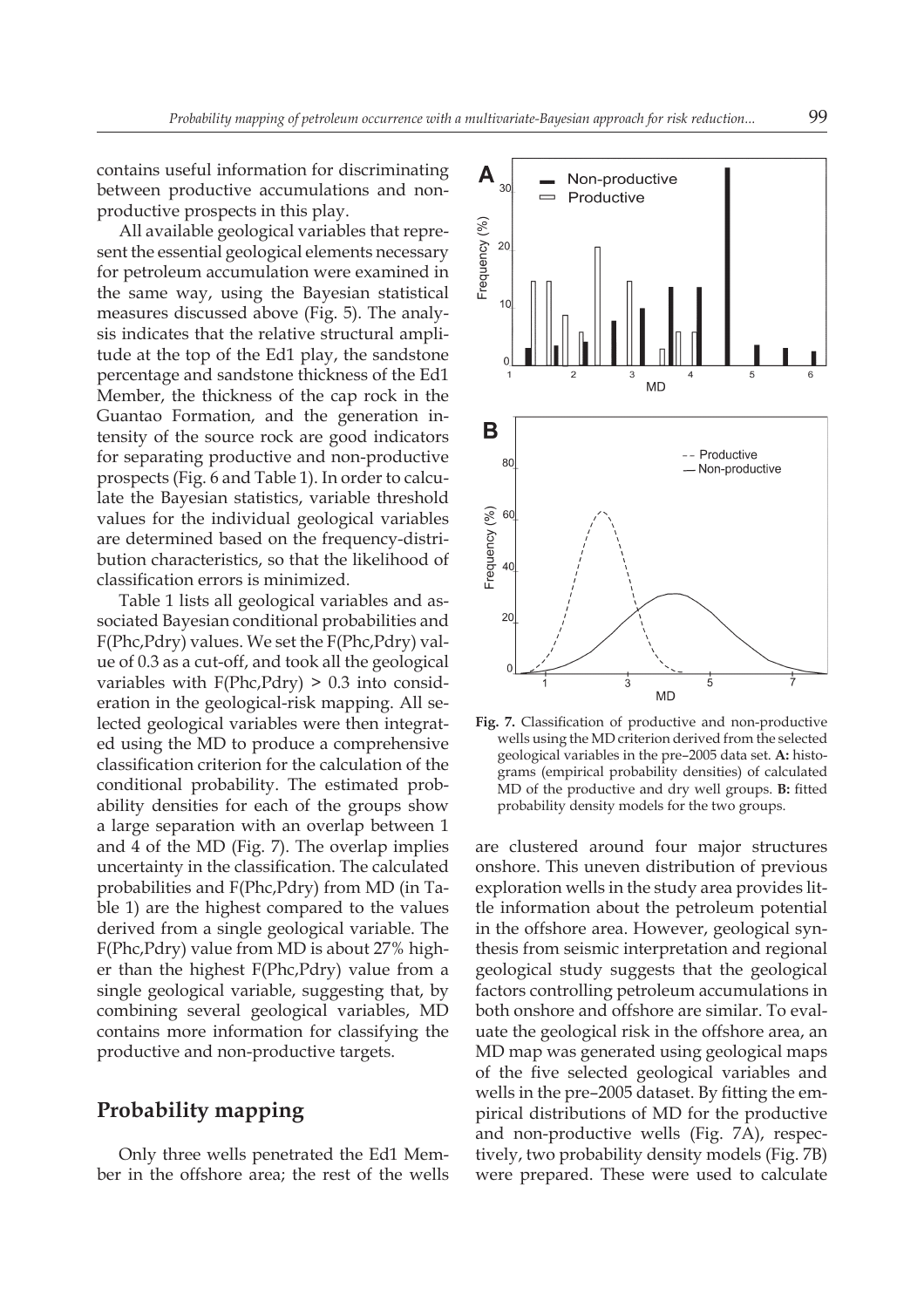

**Fig. 8.** Probability map of petroleum occurrence in the Ed1 play, produced from the multivariate-Bayesian approach using the pre–2005 data set. Red and yellow colors indicate a high probability of oil occurrence. All wells that showed a high oil-flow rate are located in the red-coloured areas.

the conditional probability of petroleum occurrence. Figure 8 is the Bayesian probability map of petroleum occurrence, which represents the spatial variation of the geological risk in the play.

# **Discussion**

The geological-risk mapping using the multivariate-Bayesian approach resulted in a probability map of petroleum occurrence, outlining the play risk geographically for the Ed1 play (Fig. 8). On this map, all productive wells drilled prior to 2005 (green squares) are clustered onshore in areas with a high conditional probability value of petroleum occurrence. Most of the "dry" wells are situated in the areas with low probabilities. All 17 new wells drilled in 2005 are offshore. Of these 17 wells, 16 penetrated the Ed1 play and were tested for oil and gas rates. Nine wells were drilled in areas with a predicted probability of petroleum occurrence >50%; eight of them, tested high oilflow rates from thick pay zones, one of which with a commercial oil-flow rate. The other seven wells are located in areas with a predicted probability <50%. Four encountered oil with low flow rates, and the other three are dry. The study thus shows that higher predicted probabilities not only correlate with a higher success rate, but also with relatively high flow rates.

In general, wells drilled in areas with predicted probability values >40% had a success rate of >80%. The average probability value of the eight wells with  $p(hc|MD)$ >50% was 70%. The actual success rate of commercial oil flow is 100% and the success rate for encountering a high oil flow is 86%. Apparently, the predicted absolute probability is slightly below the average success rate. It is expected, however, that – with increasing exploration and evaluation drilling – the drilling success rate will slightly decrease as some wells could miss production zones or be out of the accumulation boundaries. On the other hand, some of the "dry" wells in the pre–2005 data set are perhaps not really dry, but the Ed1 reservoir was not tested. This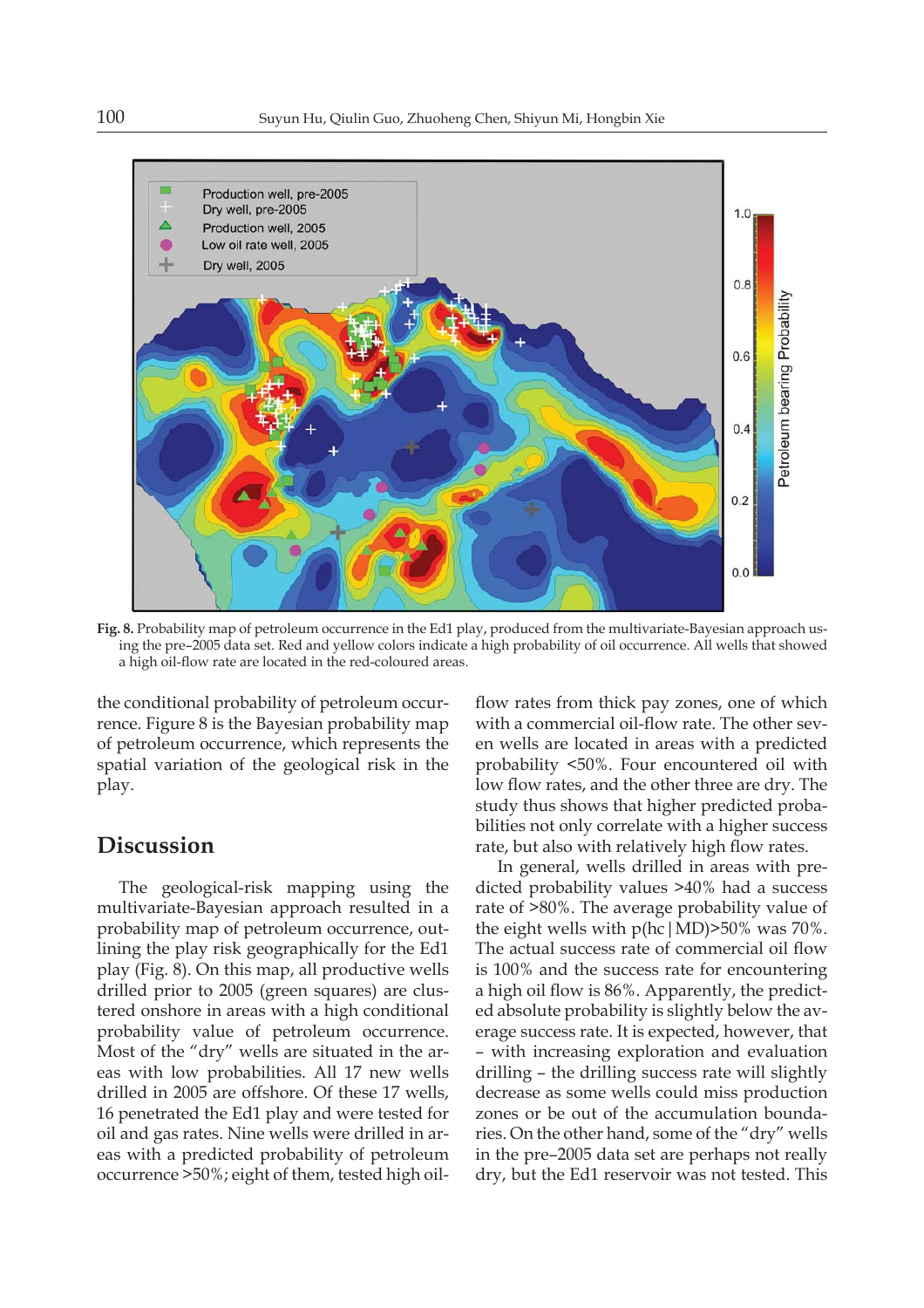may dilute the success rate in the data set and be extrapolated into the prediction. Therefore, in some cases, the predicted probability is of more relative significance.

# **Conclusions**

The application of geological-risk mapping to the Ed1 structural play of the Nanpu Sag depression has resulted in a probability map of petroleum occurrence that depicts the spatial variation of regional geological conditions that are favourable for petroleum accumulation, thus providing a systematic and consistent basis for risk evaluation and prospect ranking (cf. Chen & Osadetz, 2006a). The probability map and estimated resource of potential targets can be used to highlight areas with a high resource potential and a high probability of petroleum occurrence.

Post-drilling results show that wells drilled in low-risk areas are mostly productive with high oil-flow rates. In contrast, the wells drilled in areas of predicted low probability of petroleum occurrence have a much lower success rate. It therefore turns out that the multivariate-Bayesian method effectively integrates available geological and exploration information to visualize geological risk, thus reducing the geological risk through optimizing the exploration strategy by avoiding the drilling of high-risk and low-resource potential targets.

The application of the multivariate Bayesian approach to the Nanpu Sag demonstrates two major advantages: (1) the geological risk for all prospects can be evaluated consistently and simultaneously, using the same method, criteria and data, resulting in reproducible and easily updateable results that clearly reflect relative prospectivity; (2) the use of established, mathematically valid classification methods produces an objective result not affected by a possible bias of the assessor.

#### **Acknowledgements**

The authors wish to thank PetroChina for allowing publication of this article, and Jidong Petroleum Inc. of PetroChina for providing the data and for assistance during the study. Constructive comments and suggestions from two anonymous journal reviewers, editor Tom van Loon and our internal reviewer James Dixon, Geological Survey of Canada, helped improve the quality of this article. This is ESS contribution 20080572.

#### **References**

- Chen, Z., Osadetz, K., Gao, H., Hannigan, P. & Watson, C., 2000. Characterizing spatial distribution of the undiscovered hydrocarbon resource, Keg River reef play, the West Canadian Sedimentary Basin. B*ulletin of Canadian Petroleum Geology* 48 2, 150–161.
- Chen, Z., Osadetz, K.G., Gao, H., & Hannigan, P., 2001. Improving exploration success through uncertainty mapping, the Keg River reef play, Western Canada Sedimentary Basin. B*ulletin of Canadian Petroleum Geology* 49, 367–375.
- Chen, Z., Osadetz, K.G., Embry, A. & Hannigan, P., 2002. Geological favorability mapping of petroleum potential using fuzzy integration, example from western Sverdrup Basin, Canadian Arctic Archipelago. *Bulletin of Canadian Petroleum Geology* 50, 492–506.
- Chen, Z. & Osadetz, K.G., 2006a. Geological risk mapping and prospect evaluation using multivariate and Bayesian methods, western Sverdrup Basin of Canada. *American Association of Petroleum Geologists Bulletin* 90, 859–872.
- Chen, Z. & Osadetz, K.G., 2006b. Undiscovered petroleum accumulation mapping using model-based stochastic simulation. *Mathematical Geology* 38, 1–16.
- Dong, Y., Wang, Z., Zheng, H. & Xu, A., 2008. Control of strike-slip faulting on reservoir formation of oil and gas in Nanpu Sag. *Petroleum Exploration and Development* 35, 424–430 (in Chinese).
- Gao, H., Chen, Z., Osadets, K.G., Hannigan, P. & Waterson, C., 2000. A pool-based model of the spatial distribution of undiscovered petroleum resources. *Mathematical Geology* 32, 725–749.
- Guo, Q., Zai, G. & Shi, G., 2004. Improved model and related methods for integrative evaluation of plays. *Acta Petrolei Sinica* 25 (2), 7–11 + 18 (in Chinese).
- Harbaugh, J.W., Davis, J.C. & Wendebourh, J., 1995. Computing risk for oil prospects: principles and programs. New York, Pergamon, p. 93–96.
- Harff, J., Davis, J.C. & Olea, R.A., 1992. Quantitative assessment of mineral resources withan application to petroleum geology. *Nonrenewable Resources* 1, 74–83.
- Hu, J., Xu, S., Tong, T. & Wu, H., 1998. The Bohai Bay Basin. [In:] X. Zhu (Ed.), *Chinese sedimentary basins*. Elsevier, Amsterdam, 89–109.
- Hu, S., Guo, Q., Chen, Z., Yang, Q. & Xiu, H., 2007. A method of predicting petroleum resource spatial